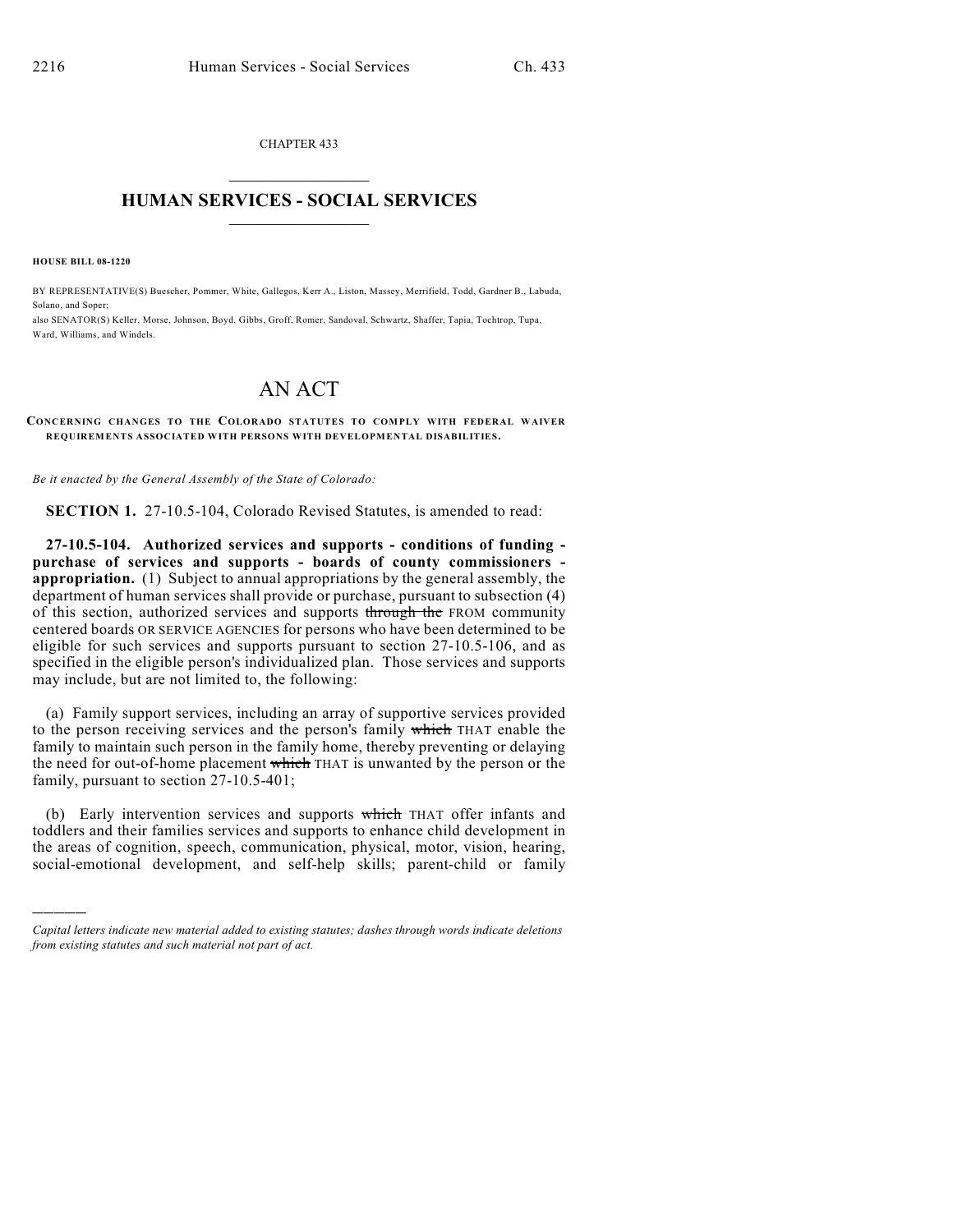interaction; and early identification, screening, and assessment services which THAT are provided:

(I) To families at no cost or through the application of a sliding fee schedule;

(II) For families to enable them to coordinate and advocate for the appropriate services and supports;

(III) In conformity with an individualized plan as specified by the department; and

(IV) In collaboration with a local school district, if the child is three years of age or older;

(c) Case management services;

(d) Respite care services, which include INCLUDING temporary care of a person with a developmental disability in order to offer relief to the person's family or caregiver, or to allow the family or caregiver to deal with emergency situations or to engage in personal, social, or routine activities and tasks that otherwise may be neglected, postponed, or curtailed due to the demands of caring for a person who has a developmental disability;

(e) Day services and supports which THAT offer opportunities for persons with developmental disabilities to experience and actively participate in valued adult roles in the community. These services and supports will enable persons receiving services to access and participate in community activities, such as work, recreation, higher education, and senior citizen activities. Day services and supports, including early intervention services, may also include the administration of nutrition or fluids through gastrostomy tubes, if administered by an individual authorized pursuant to section 27-10.5-103 (2) (k) and supervised by a licensed nurse or physician.

(f) Residential services and supports, which include INCLUDING an array of training, learning, experiential, and support activities provided in living alternatives designed to meet the individual needs of persons receiving services and may include the administration of nutrition or fluids through gastrostomy tubes, if administered by an individual authorized pursuant to section 27-10.5-103 (2) (k) and supervised by a licensed nurse or physician;

(g) Ancillary services, which include INCLUDING activities that are secondary but integral to the provision of the services and supports specified in this subsection (1).

(2) Service agencies receiving funds pursuant to subsection (1) of this section shall comply with all of the provisions of this article and the rules and regulations promulgated thereunder.

(3) Service and support coordination shall be purchased from the community centered board designated pursuant to section 27-10.5-105, except pursuant to subsection (4) of this section.

(4) (a) The department of human services may, DIRECTLY OR IN COORDINATION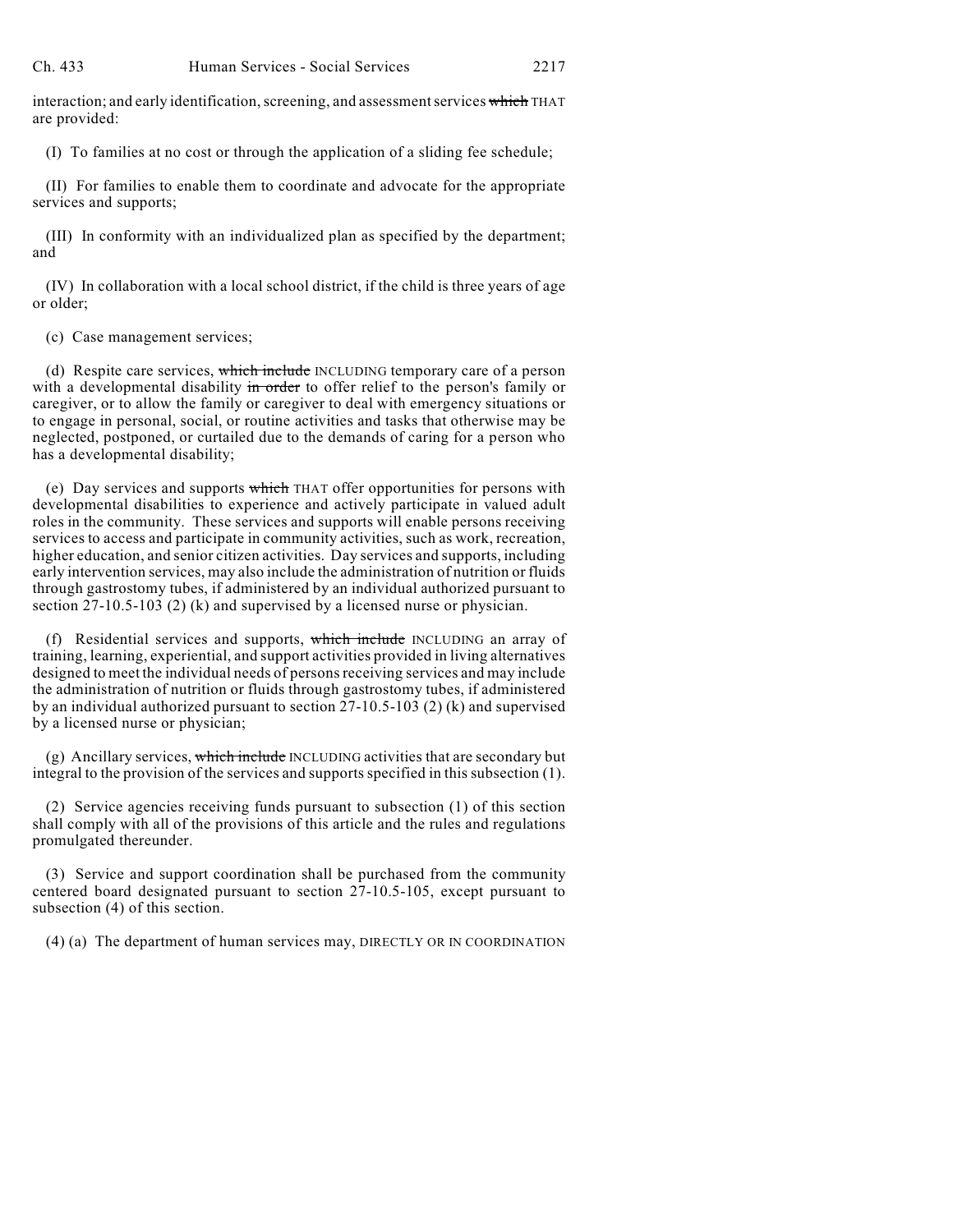2218 Human Services - Social Services Ch. 433

WITH THE DEPARTMENT OF HEALTH CARE POLICY AND FINANCING, purchase services and supports, including service and support coordination, directly from service agencies under the following conditions IF:

(I) The executive director requests the provision of an authorized service or support for which a need has been identified in at least one designated service area and funds are available to purchase such service or support, and the community centered board has failed to purchase such service or support from a service agency or failed to provide it directly; or REQUIRED BY THE FEDERAL REQUIREMENTS FOR THE STATE TO QUALIFY FOR FEDERAL FUNDS UNDER TITLE XIX OF THE FEDERAL "SOCIAL SECURITY ACT", AS AMENDED, INCLUDING PROGRAMS AUTHORIZED PURSUANT TO PART 4 OF ARTICLE 6 OF TITLE 25.5, C.R.S.; OR

(II) A designated community centered board has declined to participate in a pilot program authorized by the executive director or has declined to provide or purchase a service orsupport deemed critical by the executive director based on the following findings:

(A) The service or support is consistent with local, regional, and state needs;

(B) The service or support is needed immediately to ensure the health or safety of a person receiving services; and

(C) The service or support, or service and support coordination, is an innovative service which may lead to increased cost savings or efficiencies in a designated service area; or

(III) The executive director has determined that a service or support provided or purchased by a designated community centered board does not meet established standards and the continuation of purchase of the service or support through the community centered board is not in the best interests of the persons receiving the services.

(a.5) THE DEPARTMENT SHALL ONLY PURCHASE SERVICES AND SUPPORTS DIRECTLY FROM THOSE COMMUNITY CENTERED BOARDS OR SERVICE AGENCIES THAT MEET ESTABLISHED STANDARDS.

(b) Prior to entering into a contract to purchase services or supports directly from a service agency, the executive director shall consider objections presented by the affected community centered board.

(c) Nothing in this section shall be construed to prohibit the provision of services and supports, including case management services, directly by the department through regional centers, for persons receiving services in regional centers.

(d) Nothing in this section shall be construed to require the provision of services and supports, including case management services, directly by the department.

(5) Governmental units, including but not limited to counties, municipalities, school districts, health service districts, and state institutions of higher education, are authorized at their own expense to furnish money, materials, or services and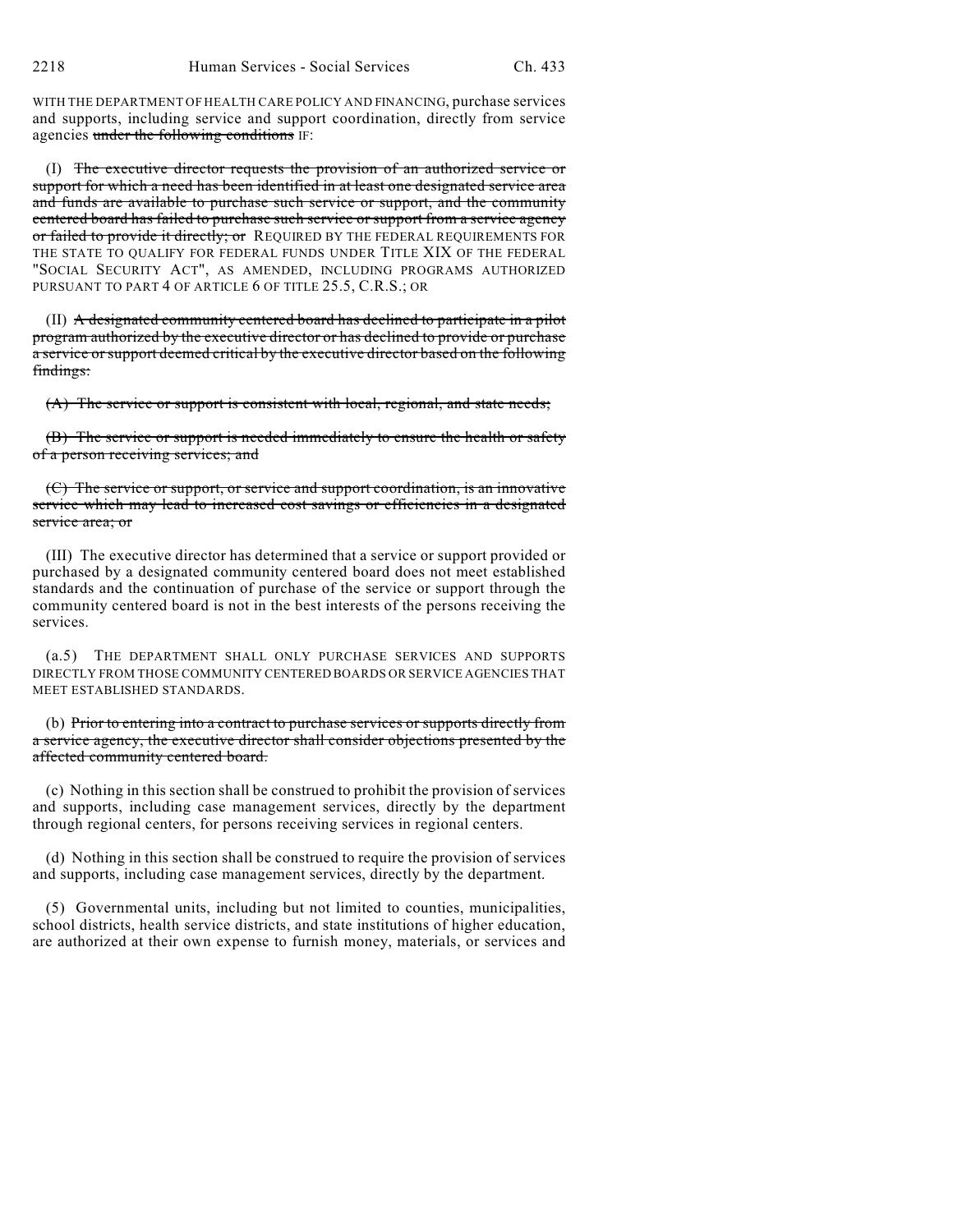supports to persons with developmental disabilities, or to purchase services and supports for such persons through designated community centered boards or service agencies, so long as no conditions or requirements imposed as a result of such THE provision or purchase through a community centered board or service agency are in conflict with the provisions of this article or the rules and regulations promulgated thereunder.

(6) Boards of county commissioners may levy up to one mill for the purpose of purchasing services and supports for persons with developmental disabilities. TO THE EXTENT AUTHORIZED BY FEDERAL LAW, AND SUBJECT TO ANNUAL APPROPRIATION BY THE GENERAL ASSEMBLY, AND PURSUANT TO RULES ESTABLISHED BY THE DEPARTMENT OF HUMAN SERVICES AND THE DEPARTMENT OF HEALTH CARE POLICY AND FINANCING, A COUNTY MAY TRANSFER THE REVENUE RAISED PURSUANT TO THE MILL LEVY TO THE DEPARTMENT OF HEALTH CARE POLICY AND FINANCING OR THE DEPARTMENT OF HUMAN SERVICES TO RECEIVE MATCHING FEDERAL FUNDS TO PROVIDE MEDICAID-APPROVED WAIVER SERVICES TO PERSONS WITH DEVELOPMENTAL DISABILITIES.

(7) (a) Each year the general assembly shall appropriate funds to the department of human services to provide or purchase services and supports for persons with developmental disabilities pursuant to this section. Unless specifically provided otherwise, services and supports shall be purchased on the basis of five percent local funding to be matched by ninety-five percent state funding less any federal or cash funds received for general operating expenses from any other state or federal source, less funds available to a person receiving residential services or supports after such person receives an allowance for personal needs or for meeting other obligations imposed by federal or state law, and less the required local school district funds specified in paragraph (b) of this subsection (7). The yearly appropriation, when combined with all other sources of funds, shall in no case exceed one hundred percent of the approved program costs as determined by the general assembly. Funds received for capital construction shall not be considered in the calculation for the distribution of funds under the provisions of this section.

(b) Each school district shall pay to the community centered board providing programs attended by a student with a developmental disability, who is domiciled in the school district and may be counted in the district's pupil enrollment, an amount at least equal to the district's per pupil operating revenues as determined pursuant to the "Public School Finance Act of 1994", article 54 of title 22, C.R.S. This subsection (7) shall apply to students who are less than twenty-two years of age.

(c) The department is authorized to use up to three percent of the appropriation allocated for early intervention services and supports for training and technical assistance to assure that the latest developments for early intervention services and supports are rapidly integrated into service provision throughout the state.

**SECTION 2.** 27-10.5-104.5 (3), Colorado Revised Statutes, is amended to read:

**27-10.5-104.5. Service agencies - funds - rules.** (3) The executive director shall promulgate such rules and regulations as are necessary to implement the purchase of services and supports directly or through community centered boards.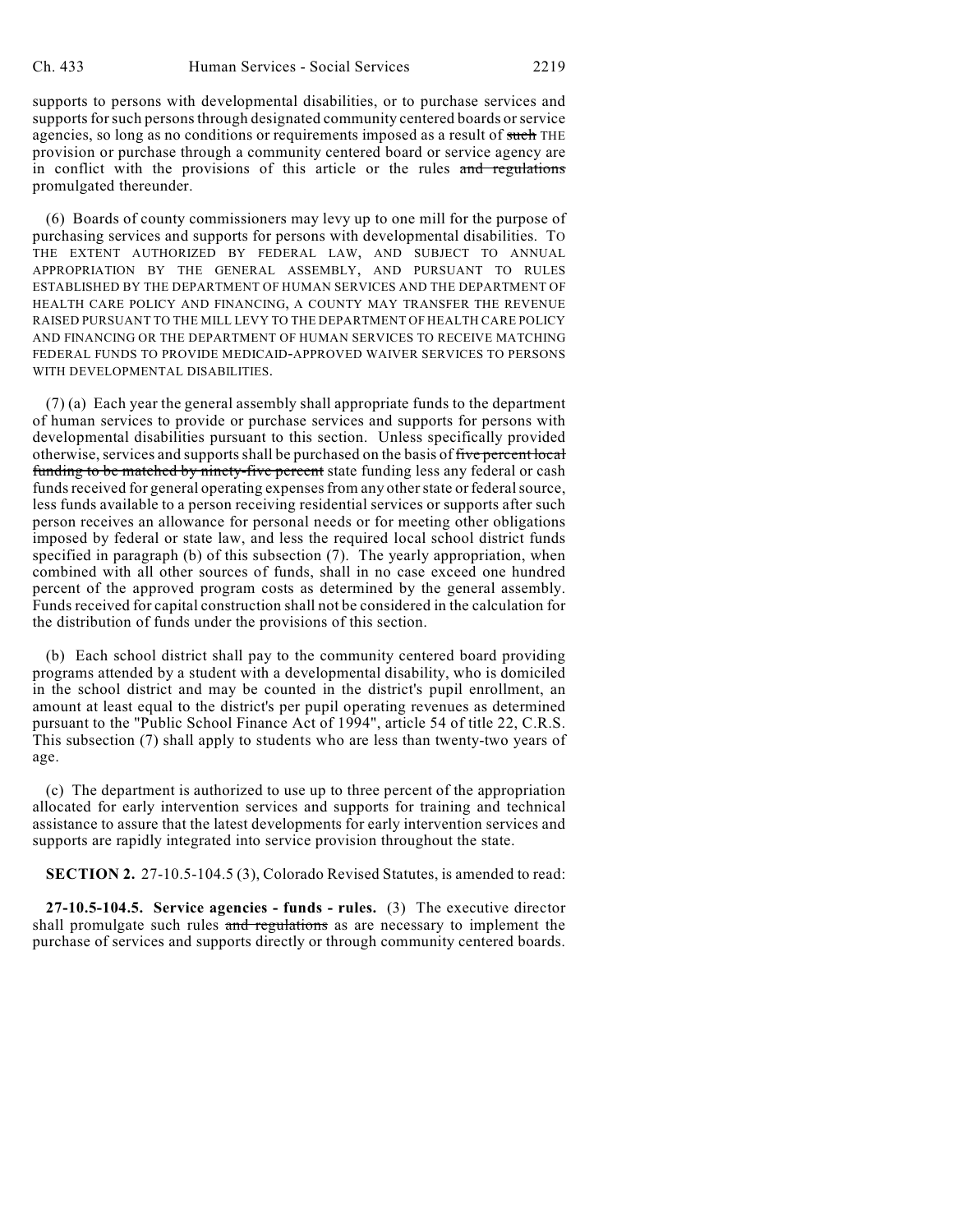Such rules and regulations shall include, but need not be limited to, the following:

(a) Terms and conditions which are necessary to promote the effective delivery of services and supports;

(b) Procedures for obtaining an annual audit of designated community centered boards and service agencies not affiliated with a designated community centered board to provide financial information deemed necessary by the executive director to establish costs of services and supports and to ensure proper management of funds received pursuant to section 27-10.5-104;

(c) Delineation of a system to resolve contractual disputes between the department and designated community centered boards or service agencies and between designated community centered boards and service agencies, including the contesting of any rates that the designated community centered boards charge to service agencies based upon a percentage of the rates that service agencies charge for services and supports;

(d) Specification of what services and supports are to be reimbursed by the department of human services and secondarily by the community centered board, the source of reimbursement, actual service or support costs, incentives, and program service objectives which THAT affect reimbursement;

(e) The methods of coordinating the purchase ofservices and supports, including, but not limited to, service and support coordination, with other federal, state, and local programs which THAT provide funding for authorized services and supports;

(f) (Deleted by amendment, L. 92, p. 1363, § 5, effective July 1, 1992.)

(g) Criteria to be used by designated community centered boards for the awarding of contracts to purchase services and supports to service agencies;

(h) Criteria to be used by designated community centered boards for maintaining contracts and providing payment to purchase services and supports with service agencies;

(i) Criteria for and limitations on any rates that designated community centered boards charge to service agencies based upon a percentage of the rates that service agencies charge for services and supports.

**SECTION 3.** 27-10.5-105 (2), Colorado Revised Statutes, is amended to read:

**27-10.5-105. Community centered boards - designation - purchase of services and supports by community centered boards.** (2) Once a community centered board has been designated pursuant to this section, it shall, subject to available appropriations:

(a) Be under the control and direction of a board of directors or trustees comprised of one or more persons from each of the following categories:

(I) Interested persons representing the community at large;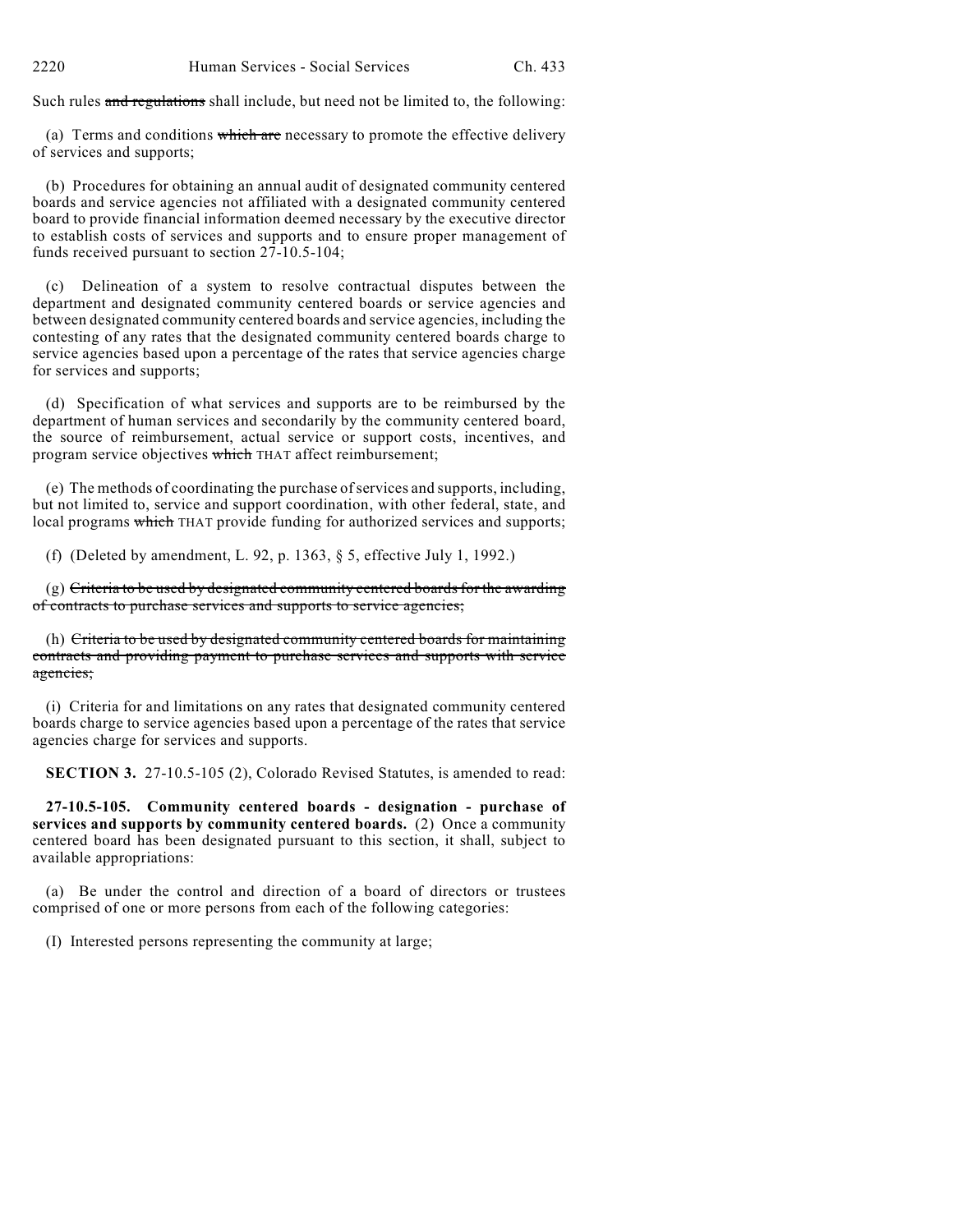(II) Family members of persons with developmental disabilities who are receiving services or supports; and

(III) Persons with developmental disabilities who are receiving services or supports;

(b) Adopt bylaw provisions to ensure that:

(I) Members of the governing board are prohibited from voting on issues in which they have a conflict of interest;

(II) Staff members of the community centered board and employees or board members of service agencies within the designated service area shall not serve on the governing board;

(III) Staff members of the community centered board and employees or board members of service agencies within the designated service area are prohibited from voting in elections for members of the governing board; and

(IV) Board meetings shall be scheduled after adequate notice and shall be open to the public; except that, by vote of a two-thirds majority of members present, the board may elect to address the following matters in executive session:

(A) The purchase, acquisition, lease, transfer, or sale of any real, personal, or other property interest;

(B) Conferences with an attorney for the purpose of receiving legal advice on specific legal questions;

(C) Matters required to be kept confidential by federal or state law or rules or regulations;

(D) Specialized details of security arrangements or investigations;

(E) Determining positions relative to matters that may be subject to negotiations;

(F) Developing strategy for negotiations and instructing negotiators; and

(G) Personnel matters;

(c) Determine the needs of eligible persons within the community centered board designated service area and prepare and implement a long-range plan and annual updates to that plan for the development and coordination of services and supports to address those needs. The needs determination and designated service area plans or annual update shall be submitted to the department.

(d) Determine eligibility, based in part upon information received concerning the screening and evaluation performed by the administrative units pursuant to section 22-20-118, C.R.S., for a child with disabilities who is less than three years of age, and develop individualized plans for persons with developmental disabilities who are eligible for such services and supports pursuant to section 27-10.5-106. An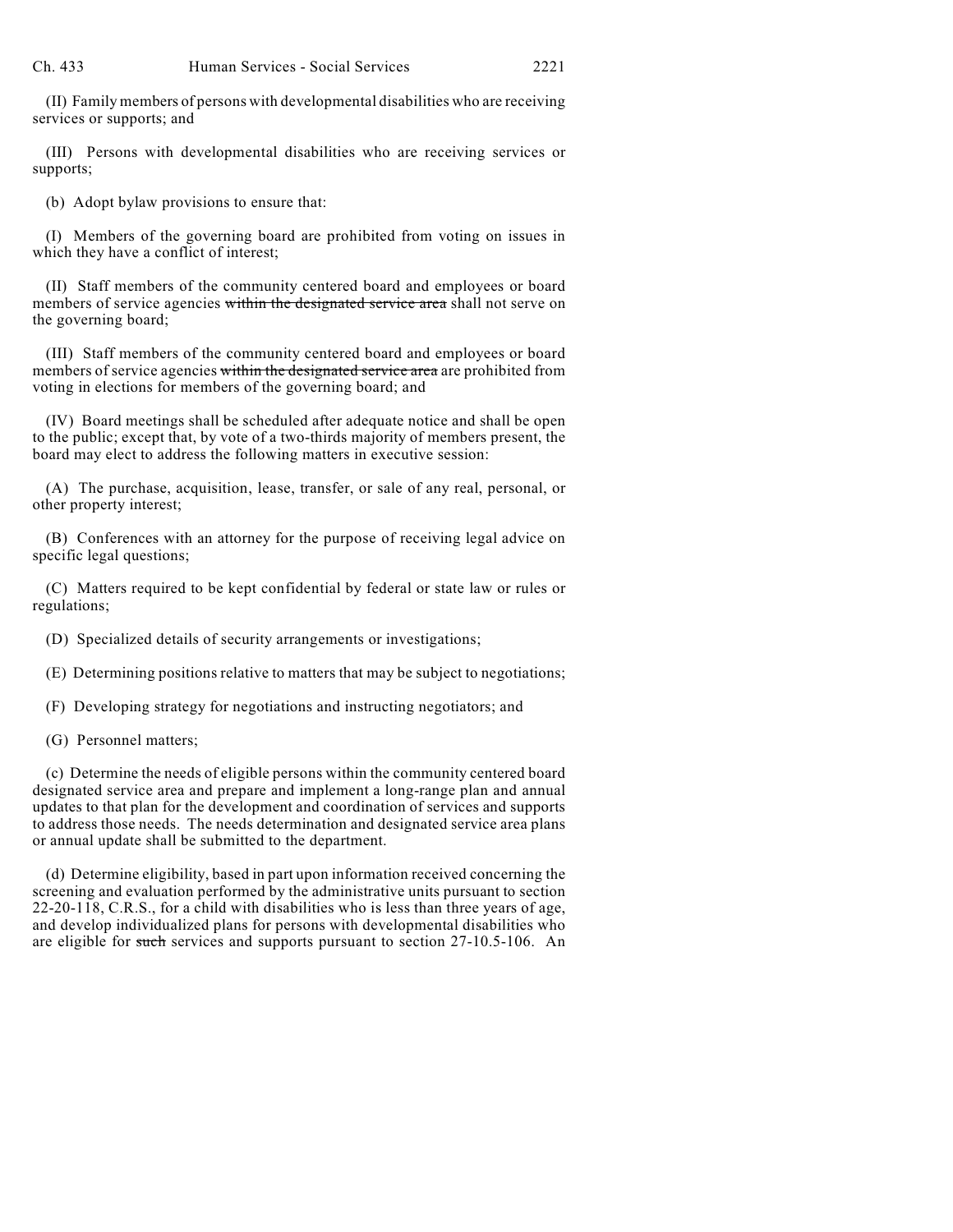2222 Human Services - Social Services Ch. 433

individualized plan for a child with disabilities who is less than three years of age shall be developed in collaboration with a representative from the administrative unit who participated in the child's screening and evaluation performed pursuant to section 22-20-118, C.R.S. The representative shall participate in the initial meeting for the development of the child's individualized plan.

(e) Provide case management services, including service and support coordination and periodic reviews, for persons receiving services and families with children with developmental disabilities;

(f) Establish a referral and placement committee, in conformance with department rules, and regulations, to provide recommendations on placement for persons receiving services and access to programs based on identified eligibility criteria;

(g) Obtain or provide early intervention services and supports including:

(I) Service and support coordination with families of eligible infants and toddlers. The purpose of service and support coordination is to enable families to utilize service systems to meet their needs in an effective manner and increase their confidence and competence. Service and support coordination is to be rendered in an interagency context which THAT emphasizes interagency collaboration. Families shall have, to the extent possible, a choice as to who shall perform certain facets of service and support coordination as established in the family's individualized plan.

(II) Coordination of early intervention services and supports with local agencies and other community resources at the local level to avoid duplication and fragmentation of the early intervention program. The community centered board shall:

(A) Coordinate with the local interagency effort regarding outreach, identification, screening, and multidisciplinary assessment, and eligibility determination for families served by the community centered boards who request such services;

(B) Coordinate with the local family support services program;

(C) Coordinate with appropriate state agencies providing programs for infants and toddlers;

(h) Take steps to notify eligible persons, and their families as appropriate, regarding the availability of services and supports;

(i) Establish a human rights committee. Such THE HUMAN RIGHTS committee shall, to the extent possible, be comprised of two professional persons trained in the application of behavior development techniques and three representatives of persons receiving services, their parents, legal guardians, or authorized representatives. No employee or board member of a service agency within the community centered board's designated service area shall serve as a member of the human rights committee.

(j) Pursuant to section 27-10.5-103, collaborate with the department as it